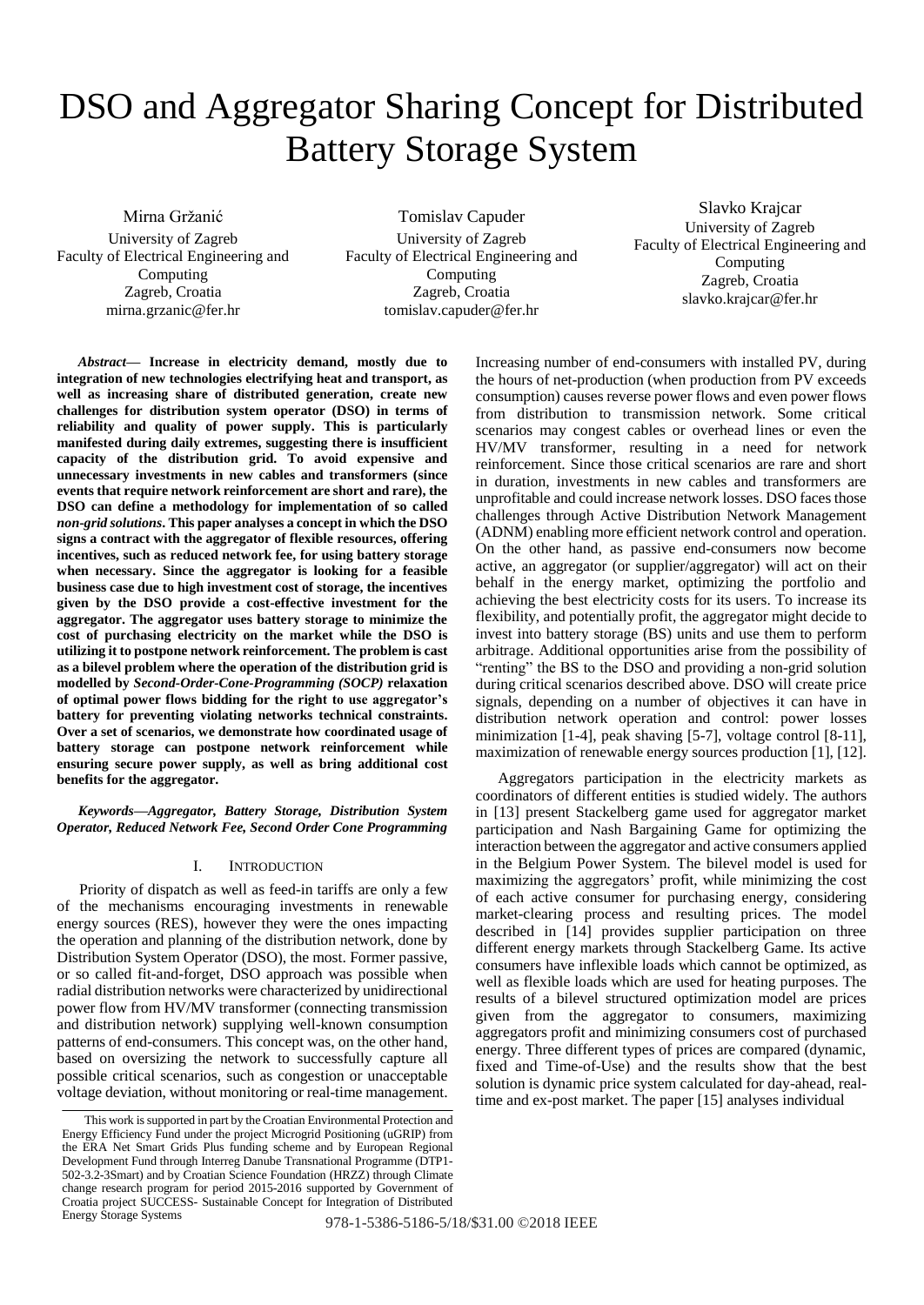usage of battery storage by the system operator (peak load reduction) and supplier (arbitrage) with an additional combined case where system operator's objective function is presented as a constraint in supplier problem. The work in [16] describes mixed linear programming model in which households equipped with solar panels and battery storage want to minimize the cost of energy purchase and provide frequency response and reserve services. The authors in [17] present Italian Transmission System Operator (TSO) coordination with DSO who operates the active distribution network and interaction with the aggregator of distributed sources using advanced Information and Communication Technology (ICT). The aggregator can offer load shedding on the market to avoid 'alarm' state caused by the loss of generating units or outage of lines and substations. The model described in [18] presents potential negative impact of the aggregator, representing thermostatically controlled loads and electric vehicles, on DSO operation. The approach is based on calculating ranges of flexible consumption such that its performance does not violate grid technical constraints.

Unlike the available literature, the model described herein develops a concept cast as a bilevel Mixed Integer *SOCP* model, focusing on the shared role of battery storages in radial distribution network and describes how providing services to multiple distribution networks where providing services for multiple distribution network stakeholders adds to finding a profitable investment case and providing additional value of storage.

#### II. MODEL DESCRIPTION

#### *A. Distribution network model*

*DistFlow* model is based on the quadratic Kirchhoff Voltage Law (1-2) and the current on the line *mn* is calculated as (3):

$$
U_{n,t}^{2} = |U_{n,t}|^{2} = |U_{m,t} - I_{mn,t} Z_{mn}|^{2}
$$
 (1)

$$
|U_{n,t}|^2 = |U_{m,t}|^2 - 2(r_{mn}P_{mn,t} + x_{mn}Q_{mn,t}) +
$$
  
+  $|I_{mn,t}|^2(r_{mn}^2 + x_{mn}^2)$  (2)

$$
|I_{mn,t}|^2 = \frac{|S_{mn,t}|^2}{|U_{m,t}|^2}
$$
 (3)

Here  $U_{n,t}$  and  $U_{m,t}$  present voltage of the bus n and m,  $I_{mn,t}$ current on the line  $mn$  flowing from bus  $m$  to  $n$ ,  $Z_{mn}$ impedance of the line  $mn$ ,  $r_{mn}$  resistance,  $x_{mn}$  reactance,  $P_{mn,t}$ active power and  $Q_{mn,t}$  reactive power flowing from bus m to  $n$ .

Equations listed above are non-linear and non-convex and thus cannot be solved using commercial solvers. *SOCP* was firstly introduced in [19] and later the exactness of the relaxations for radial grids are shown in [20-24]. *SOCP* relaxations of the problem are presented with (4-5):

$$
u_{n,t} = u_{m,t} - 2(r_{mn}P_{mn,t} + x_{mn}Q_{mn,t}) +
$$
  
+ $i_{mn,t}(r_{mn}^2 + x_{mn}^2)$  (4)

$$
P_{mn,t}^2 + Q_{mn,t}^2 \le i_{mn,t} u_{m,t}
$$
 (5)

Variables  $u_n, u_m, i_{mn}$  present quadratic absolute values of variables  $U_n, U_m, I_{mn}$ . The voltage and current are limited with  $(6-7)$ :

$$
0.81u^{nominal} \le u_{n,t} \le 1.21u^{nominal}
$$
 (6)

$$
i_{mn,t} \leq I_{MAX}^2 \tag{7}
$$

DSO aims to postpone network reinforcement needed due to increased power consumption in distribution grid and peak load. Critical scenarios could be cable or HV/MV transformers overloads or unacceptable voltage drops.

The active and reactive power balance of load buses are shown in (8) and (9), while equations (10) and (11) present active and reactive power balance of slack bus:

$$
load_{m,t}^{active} = \sum_{k \in K} (P_{km,t} - i_{km,t} \cdot r_{km}) - \sum_{n \in N} (P_{mn,t}) \tag{8}
$$

$$
load_{m,t}^{reactive} = \sum_{k \in K} (Q_{km,t} - i_{km,t} \cdot x_{km}) - \sum_{n \in N} (Q_{mn,t}) \quad (9)
$$

$$
P_{d,t} + \sum_{n \in N} (P_{mn,t}) = 0
$$
 (10)

$$
Q_{d,t} + \sum_{n \in N} (Q_{mn,t}) = 0
$$
 (11)

load $_{m,t}^{active}$  and load $_{m,t}^{reactive}$  present active and reactive load at the bus  $m$ ,  $P_{d,t}$  is active power transferred from transmission to distribution network (the power bought at the market for supplying demand in that feeder by supplier/aggregator increased for the energy losses bought by the DSO),  $Q_{d,t}$  is reactive power imported from MV network. The required service for voltage regulation is determined in DSO objective function (12) and sent to aggregator's problem as a fixed value:

$$
\min \sum_{t \in T} c p_t \cdot provided \ service_t \tag{12}
$$

 $cp<sub>t</sub>$  is the price for charging or discharging battery required for voltage regulation based on market price or combined of reservation and activation price calculated from postponed network reinforcement pricing mechanism (described in Section V).

#### *B. Aggregator model*

The aggregator invests in several battery storages along the feeder and exploits their flexibility for arbitrage purposes. Since investment costs into battery storage units are still high, providing additional services to the DSO (e.g. either ancillary services incentives or reduced network fees) would help the aggregator to increase its profit and reduce the investment time. Aggregator's objective function is cost minimization (13) of energy procurement on the market with fixed values of contracted service (battery charging or discharging) providing to DSO:

$$
\min \sum_{t \in T} m p_t \cdot P_{d,t} \tag{13}
$$

 $mp_t$  stands for day-ahead market price of energy in hour  $t$ .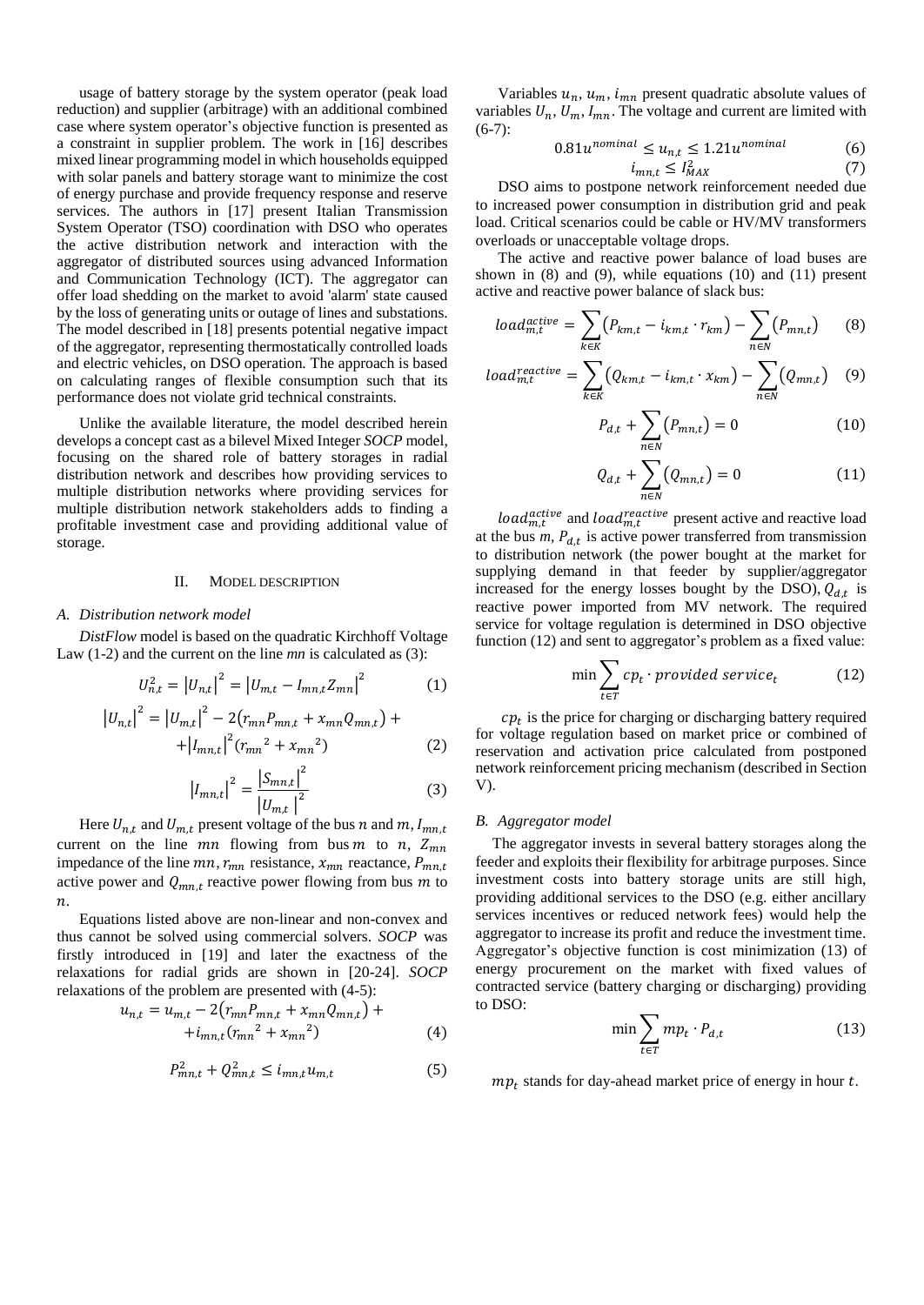The active power-balance of end-consumers with installed battery storage is given with (14) and storage characteristics with (15-20):

$$
-load_{m,t}^{active} + discharge_t - charge_t + \sum_{n \in N} (P_{mn,t}) = 0 (14)
$$

$$
SOC_{m,t} = SOC_{m,t-1} + charge_{m,t} - discharge_{m,t} \quad (15)
$$

$$
SOC_0 = SOC_{24} = 0 \tag{16}
$$

$$
S O C_{m,t} \leq S O C^{max} \tag{17}
$$

$$
0 \leq \, charge_{m,t} \leq P^{max} \cdot x_t^{ch} \tag{18}
$$

$$
0 \leq \text{discharge}_{m,t} \leq P^{\text{max}} \cdot x_t^{\text{dis}} \tag{19}
$$

$$
x_{m,t}^{ch} + x_{m,t}^{dis} \le 1\tag{20}
$$

 $SOC_{m,t}$  is state of charge of battery storage *m* limited with battery capacity  $SOC^{max}$ , while charge and discharge are limited with  $P^{max}$ . Equation (16) shows that battery  $m$  is empty at the begin and end of the day.  $x_{m,t}^{ch}$  and  $x_{m,t}^{dis}$  are binary variables indicating charging or discharging actions which cannot be simultaneous (20). Figure 1 presents the model describing above equations.

Model shown in (1)-(20) describes the concept of battery units sharing, where the DSO is looking to find optimal bidding scheme which is more feasible that conventional grid solutions (such as new cables and transformers) while the aggregator improves its business case when compared to market services only. Feasibility of this approach is shown trough savings analysis. The proposed model is tested on several case studies, based on realistic 400 V distributions network, reflecting different conditions which might occur in the network.

### III. CASE STUDY

The model is tested on a radial low voltage (LV) 400V distribution grid (20 load buses and lines) which is connected with MV network through MV/LV transformer presented in Figure 2. Battery storages are located at the nodes 7,13,15,16 and 20. MV network and MV/LV transformer are modelled as a slack bus. Line parameters (connecting nodes, length, resistance, reactance and maximal rated current) are given in Table I, while cumulative demand profile from the whole feeder and market prices are presented in Figure 3:



Figure 1 Power flow model



Figure 2 Topology of a single 400 V feeder in analyzed distribution network



Figure 3 Market prices and cumulative consumption

| <b>From</b>    | To             | Length [km] | $\boldsymbol{R}$<br>$[ \Omega/km ]$ | $\boldsymbol{X}$<br>$[ \Omega/km ]$ | Imax[A] |
|----------------|----------------|-------------|-------------------------------------|-------------------------------------|---------|
| $\overline{0}$ | 1              | 0.064       | 0.308                               | 0.281                               | 283     |
| $\mathbf{1}$   | $\overline{c}$ | 0.1         | 0.595                               | 0.302                               | 185     |
| $\mathbf{1}$   | 3              | 0.113       | 0.833                               | 0.313                               | 149     |
| 3              | $\overline{4}$ | 0.135       | 0.595                               | 0.302                               | 185     |
| $\overline{4}$ | 5              | 0.135       | 0.595                               | 0.302                               | 185     |
| 5              | 6              | 0.044       | 0.595                               | 0.302                               | 185     |
| 6              | 7              | 0.092       | 0.437                               | 0.302                               | 226     |
| 7              | 8              | 0.1055      | 0.437                               | 0.29                                | 226     |
| 8              | 9              | 0.105       | 0.437                               | 0.29                                | 226     |
| 9              | 10             | 0.064       | 0.308                               | 0.29                                | 283     |
| 10             | 11             | 0.1545      | 0.308                               | 0.281                               | 283     |
| 11             | 12             | 0.0805      | 0.437                               | 0.281                               | 226     |
| 12             | 13             | 0.135       | 0.308                               | 0.281                               | 283     |
| 7              | 14             | 0.085       | 0.595                               | 0.302                               | 185     |
| 14             | 15             | 0.2595      | 0.833                               | 0.313                               | 149     |
| 15             | 16             | 0.105       | 0.437                               | 0.29                                | 226     |
| 16             | 17             | 0.061       | 0.308                               | 0.281                               | 283     |
| 17             | 18             | 0.1545      | 0.308                               | 0.281                               | 283     |
| 18             | 19             | 0.0625      | 0.308                               | 0.281                               | 283     |
| 19             | 20             | 0.1545      | 0.308                               | 0.281                               | 283     |

Several scenarios are analysed:

- 1. *Case 1*: Initial state of 400 V distribution feeder (before network reinforcement or battery storage);
- 2. *Case 2*: 400 V distribution feeder considering conventional approach of investing into new cable lines in order to improve the network voltage;
- 3. *Case 3*: 400V distribution feeder with 5 battery units installed by end-consumers. Energy is procured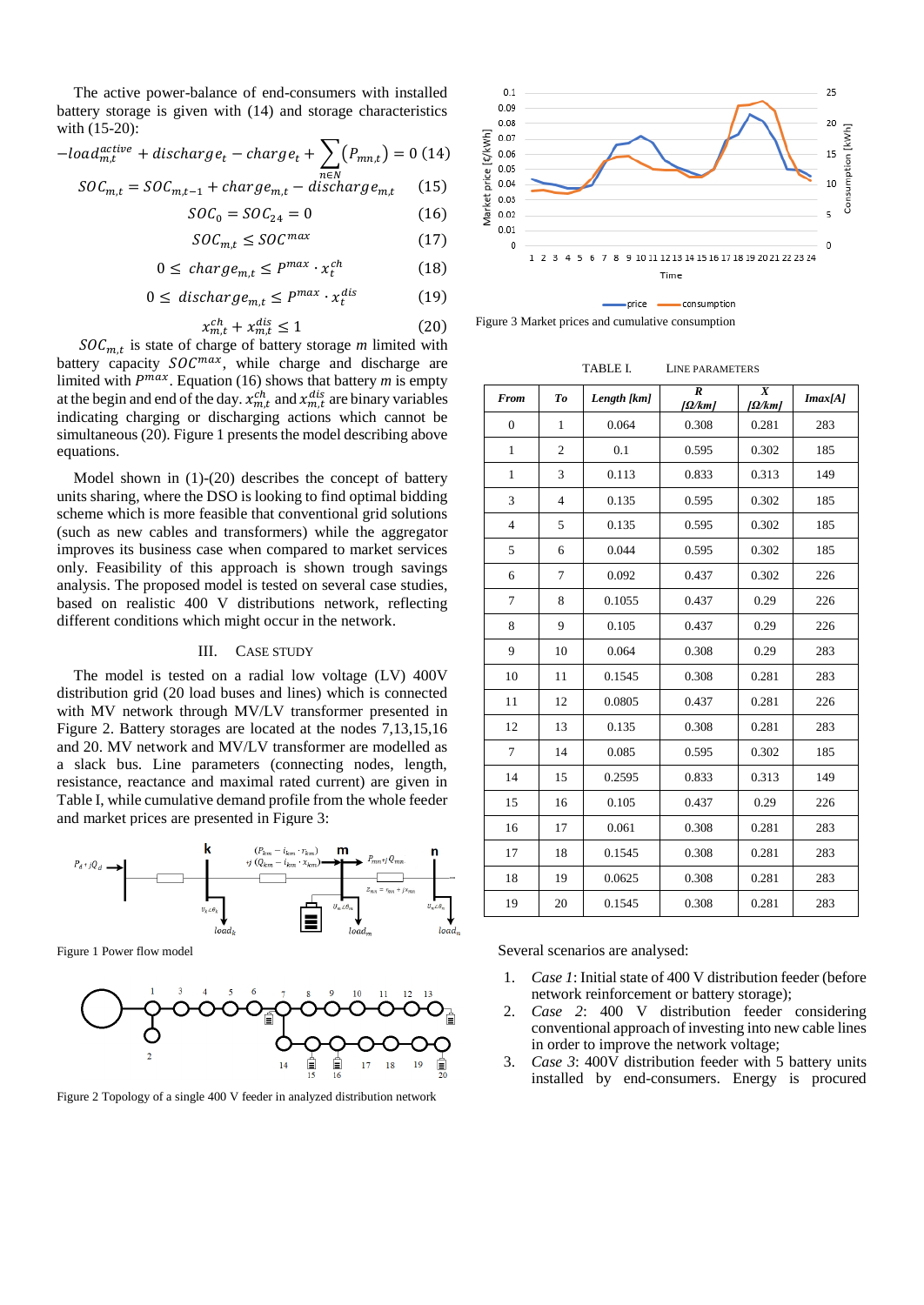through dynamic pricing scheme, while the DSO charges for storage services reflect market prices;

4. *Case 4*: 400 V distribution feeder with 5 battery storages owned by aggregator, providing ancillary services to the DSO and enabling battery usage for endusers with reduced ToU prices;

Each battery storage has 5kWh energy capacity and 0.5 kW charge/discharge power capability. End-consumers are charged for energy according to ToU price scheme with 0.07  $\epsilon$ /kWh during the day (8-22h) and 0.09  $\epsilon$ /kWh during the night (22-8h), while in reduced ToU with 0.06 €/kWh and 0.0.8€/kWh.

# IV. RESULTS

Voltage profile in the case without any network reinforcement or battery storage investment of the critical nodes is shown in Figure 4.

As it can be seen from Figure 4, last six nodes on the feeder have issues as voltage drop is higher than 10% of the nominal value during hours of peak consumption  $(18<sup>th</sup> -21<sup>st</sup>$  hour). A conventional way of resolving this issue for DSO is cable investment (0.797 km of cable should be reinforced) which costs 31,880  $\epsilon$ . Voltage profile with network reinforcement is shown in Figure 5.

An alternative option is to utilize a non-grid solution in form of battery storage and to improve the voltage profile while postponing the network reinforcement. Since these battery units are private property, bought and owned by end-consumers for arbitrage purpose, the DSO should "rent" their flexibility when required. Table II presents consumption decrease required by DSO, while the Figure 6 shows the voltage improvement when the end-consumers provide the flexibility services to the DSO and for arbitrage. As the price of battery storage is falling rapidly [25-26], the calculations are performed with the price of 200  $\epsilon$ /kWh, but it should to be noticed that the price is expected to fall below 100\$/kWh by 2025. Total investment of each storage system is 1000  $\epsilon$ , and if discount rate of 5% and storage life time of 8 years are considered, the net present value of energy storage reduced to annual level is equal to 184.68  $\epsilon$ .

The net present value of equipment investment is reduced to the annual level as (21):

$$
Investment_{annual} = Investment \cdot \frac{(1+R)^{L}}{L}
$$
 (21)

The second factor in (21) reduces the investment to the net present value with the discount rate R during the L period of time (in years) which is equal to the life time of the equipment. Dividing the net present value with expected life time of equipment, net present value is reduced to the annual level.

If end-consumers equipped with battery storages individually procure energy at ToU prices, the investment into storage is not economically feasible only for arbitrage purpose as seen from the Table III comparing the costs listed in second and fourth column. The fourth column presents the annual cost for energy procurement with discounted annual battery investment cost. On the other hand, if end-consumers jointly participate in the market through an aggregator, procure energy at market price and provide flexibility to the DSO, the investment in battery storage is profitable, as seen in Table IV.





The price for providing services to the DSO is market price multiplied with coefficient 1.5. The value selected for this coefficient could be different, however the authors feel it will not be higher than 1.5, hence giving upper limit of profit.



Figure 5 Improved voltage profile with cable reinforcement

TABLE II. REQUESTED FLEXIBILITY IN KW

| <b>Consumer</b> | 18 h      | 19 h     | 20h    | 21h      |
|-----------------|-----------|----------|--------|----------|
| 13              |           |          |        |          |
| 15              | -         |          | $-0.5$ | ۰        |
| 16              | $-0.2703$ | $-0.405$ | $-0.5$ | ۰        |
| 20              | $-0.499$  | $-0.499$ | $-0.5$ | $-0.146$ |



Figure 6 Improved voltage with battery storage activation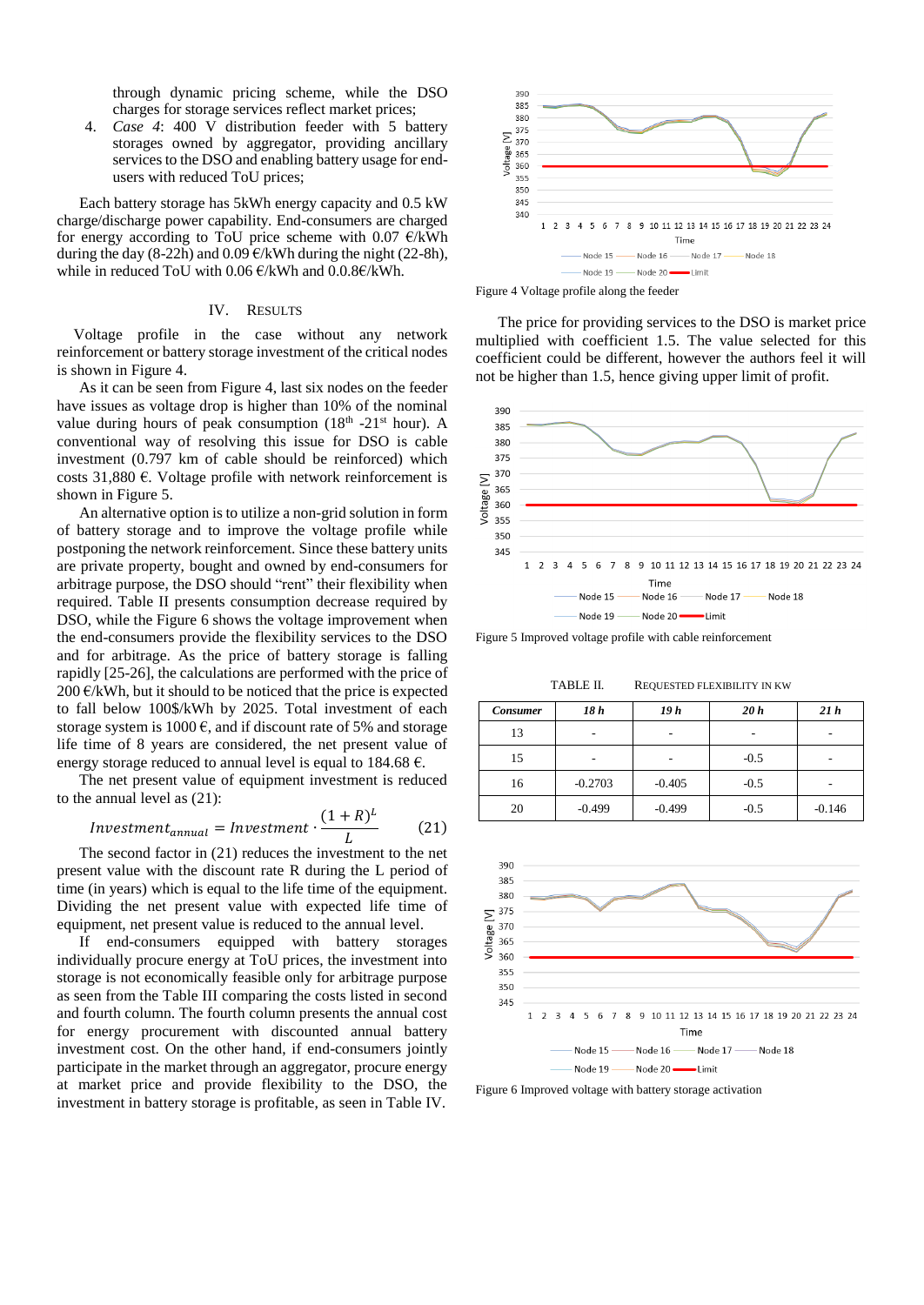TABLE III. ANNUAL COSTS WITH TOU PRICES

| <b>Consumer</b> | <b>Energy</b> cost<br>without battery<br>storage $\epsilon$ | <b>Energy</b> cost with<br>battery storage<br>€ | Cost including<br>battery<br>investment<br>€ |
|-----------------|-------------------------------------------------------------|-------------------------------------------------|----------------------------------------------|
|                 | 498.98                                                      | 469.78                                          | 654.46                                       |
| 13              | 535.25                                                      | 506.05                                          | 690.73                                       |
| 15              | 661.75                                                      | 632.55                                          | 817.23                                       |
| 16              | 399.74                                                      | 370.54                                          | 555.22                                       |
| 20              | 416.94                                                      | 387.74                                          | 572.42                                       |

TABLE IV. ANNUAL COSTS WITH DYNAMIC PRICE AND SAVINGS

| <b>Consumer</b> | Cost for<br>energy $\epsilon$ | Cost with<br>battery<br>investment $\epsilon$ | Savings $\epsilon$ |
|-----------------|-------------------------------|-----------------------------------------------|--------------------|
|                 | 296.69                        | 481.37                                        | 17.32              |
| 13              | 319.39                        | 504.07                                        | 31.18              |
| 15              | 385.90                        | 570.58                                        | 91.16              |
| 16              | 183.75                        | 368.43                                        | 31.31              |
| 20              | 200.01                        | 384.69                                        | 32.25              |

As it can be seen from Table IV, and compared to Table III, annual costs with storage units providing multiple services (including discounted battery investment cost) are lower than energy procurement cost without battery storage. Initial consumption of flexible consumers presented with lines and total battery charging and discharging presented with bars (arbitrage and ancillary services provided to DSO) are shown in Figure 7.

If end-consumers do not invest in battery storage as in private property, aggregator as the individual market participant could gather the group of potentially flexible end-consumers and offer them lower ToU prices to control their flexible consumption through charging and discharging of battery to reduce its energy procurement cost and provide services to the DSO. Costs and savings for consumers involved in demand response program with reduced ToU prices are shown in Table V.  $\overline{2}$ 



Figure 7 Initial consumption and provided flexibility

TABLE V. ANNUAL COSTS AND SAVINGS WITH REDUCED TOU PRICES

| <b>Consumer</b> | $Cost \mathcal{L}$ | Savings $\epsilon$ |
|-----------------|--------------------|--------------------|
|                 | 437.52             | 61.46              |
| 13              | 473.41             | 61.84              |
| 15              | 585.72             | 76.03              |
| 16              | 347.48             | 52.26              |
| 20              | 363.79             | 53.15              |

#### V. FLEXIBILITY PRICES CALCULATION

Pricing mechanism for procuring flexibility from the endconsumers (or aggregator) can be based on market price, as done in previous section or calculated from postponed network reinforcement. Total investment cost in cables is  $31,880 \text{ } \in$ . If an interest rate is 7% [27] and the inflation is 1.3% [28], the maximum price for flexibility for the first year  $(t=1)$ , if the cable reinforcement is postponed, is calculated as follow (22):

$$
Investment_{cost} - Investment_{cost} \cdot \frac{(1 + inflation)^t}{(1 + interest\ rate)^t} (22)
$$

The maximum price for flexibility is 1698.28  $\epsilon$ . If the half is used for reservation fee, and the half for activation fee, the reservation price is calculated as (23):

$$
Reservation\ price = \frac{Reservation\ fee\ [\text{€}]}{Total\ reserved\ capacity\ [kWh]}(23)
$$

The activation price is the same as the reservation price if the flexibility price is split in half for each one, but it is paid only if the service is activated.

For services provided as shown in Table II, the reservation price for reserved service (4 kWh each day which result in 1460kWh total over the entire year) is 0.58  $\epsilon$ /kWh/activation. It has to be noticed that the DSO pays the reservation for required service for the entire discharging storage capacity. As a simplified way of calculating the income from providing DSO flexibility: consumer 16 has reserved 1.5 kWh capacity and reduces its consumption for 1.1753 kWh totally. Reservation profit is calculated as (24) and the activation as (25):

$$
\frac{0.58 \text{€}}{\text{kWh}} \cdot 1.5 \text{kWh} \cdot 365 \text{ reservations} = 317.55 \text{€} \qquad (24)
$$
  

$$
\frac{0.58 \text{€}}{\text{kWh}} \cdot 1.1753 \text{kWh} \cdot 365 = 248.81 \text{€} \qquad (25)
$$

The prices are based on a single-day calculation and more accurate results can be obtained from yearly analysis.

# VI. CONCLUSION

Fit and forget approach, which implies that all problems are solved at the planning stage with oversizing the network to ensure secure and quality energy supply, becomes unreasonably expensive since potential network reinforcement could be postponed with integration of battery storages. Ownership of